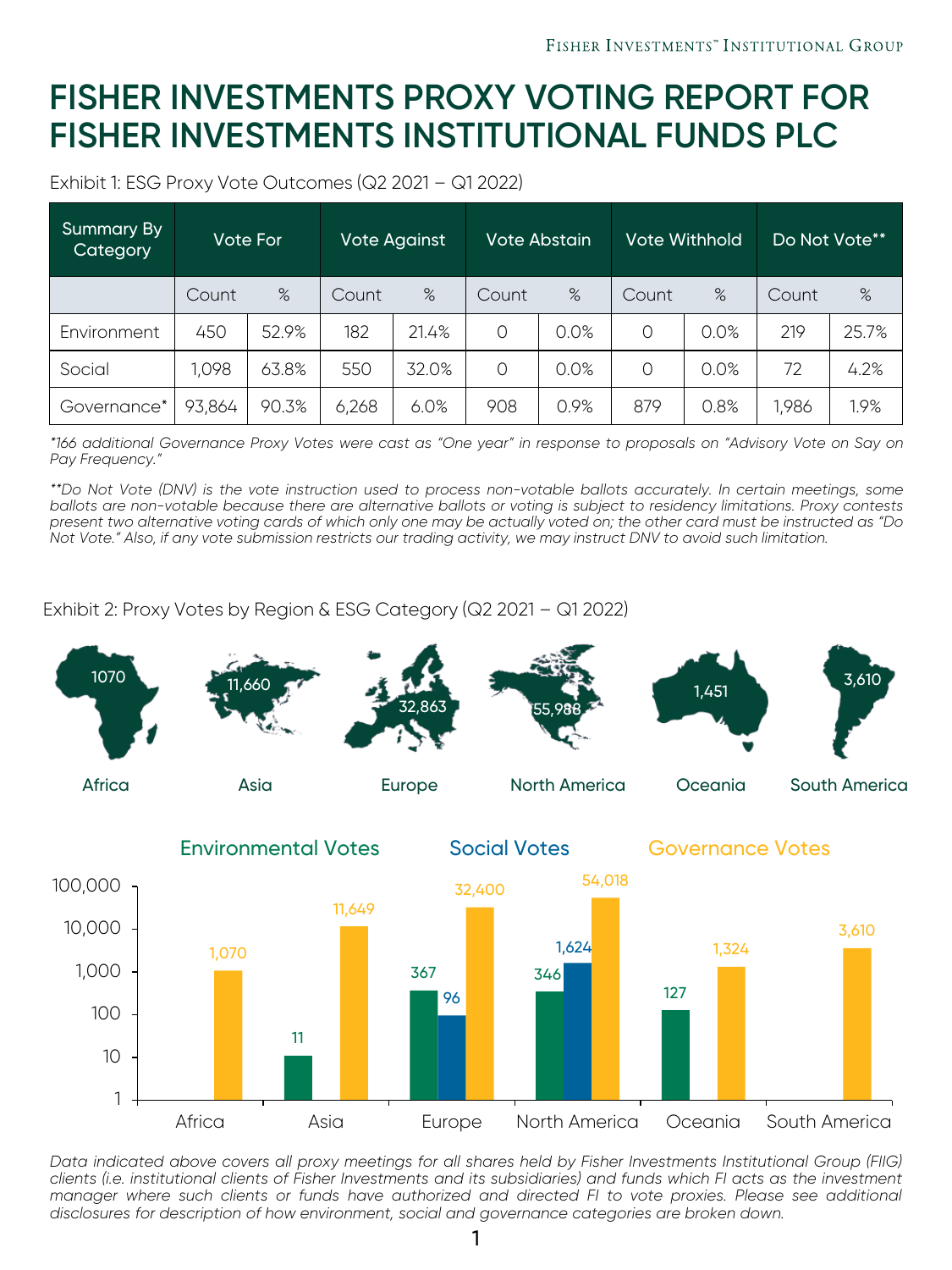Exhibit 3: Votes Against Management: All Proposals & Select ESG Proposals (Q2 2021 – Q1 2022)



*\*Percentage of Vote Abstain/Vote Withheld/Do Not Vote results for selected topics above are 0% except for "All Proposals," where any vote with or against management's recommendation is tallied.* 

Exhibit 4: Historical Proxy Votes by ESG Category (Total of trailing four quarters: Q1 2017 to Q1 2022)



Data indicated above covers all proxy meetings for all shares held by Fisher Investments Institutional Group (FIIG) clients (i.e. institutional clients of Fisher Investments and its subsidiaries) and funds which FI acts as the investment manager where such clients or funds have authorized and directed FI to vote proxies. Please see additional *disclosures for description of how environment, social and governance categories are broken down.*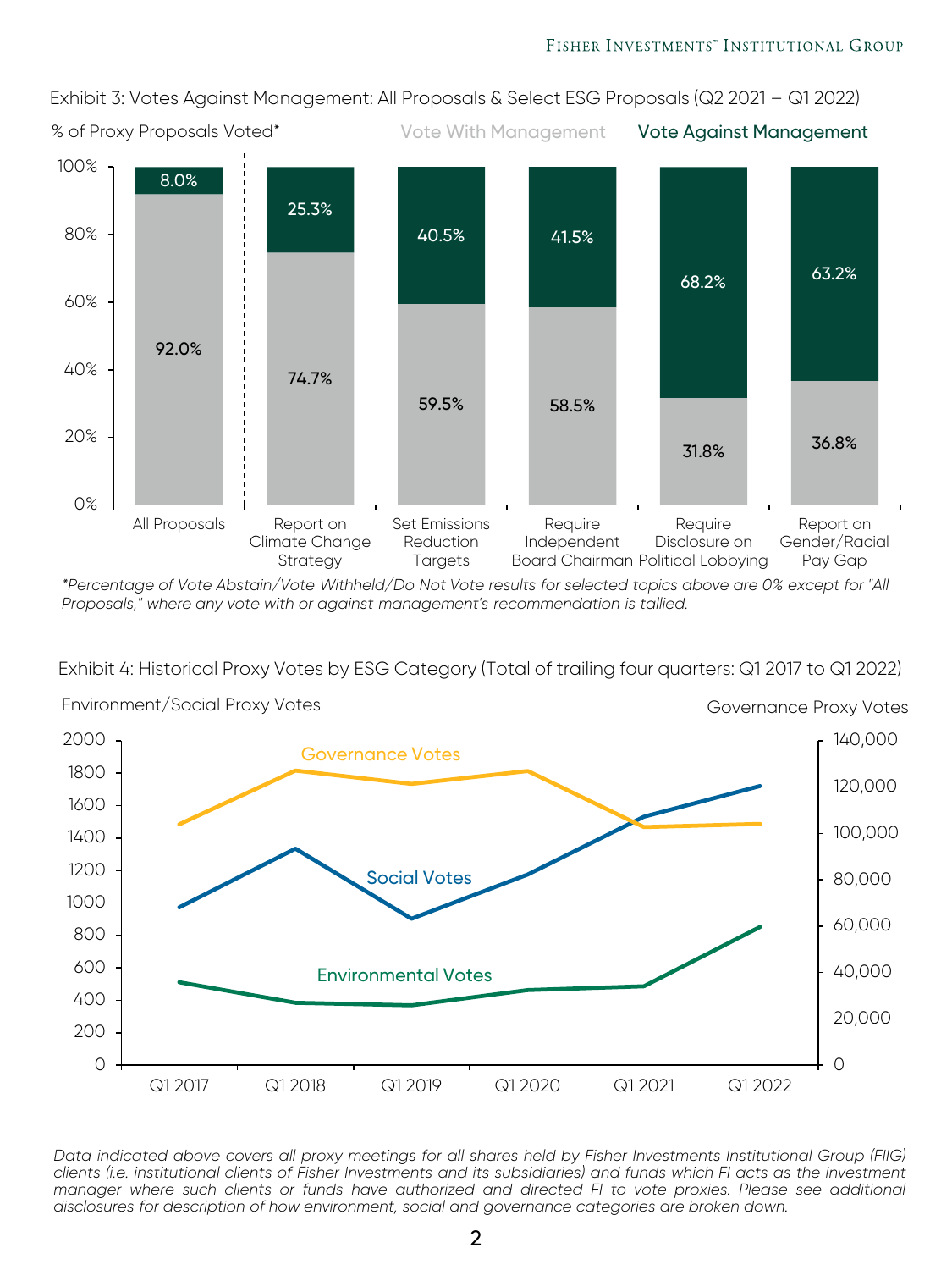### Exhibit 5: List of Significant Proxy Votes from Q2 2021 to Q1 2022

| <b>Issuer Name</b>                  | <b>Meeting Date</b> | <b>Proxy Proposal</b>                                                               | Management<br>Recommendation | FI Vote Rationale                                                                                                                                                                                                                                                                                                                                                                                                                                                                                                                                                                                                                                                                                                                                                                                                                                                                                                 |
|-------------------------------------|---------------------|-------------------------------------------------------------------------------------|------------------------------|-------------------------------------------------------------------------------------------------------------------------------------------------------------------------------------------------------------------------------------------------------------------------------------------------------------------------------------------------------------------------------------------------------------------------------------------------------------------------------------------------------------------------------------------------------------------------------------------------------------------------------------------------------------------------------------------------------------------------------------------------------------------------------------------------------------------------------------------------------------------------------------------------------------------|
| Samsung<br>Electronics Co.,<br>Ltd. | March 16, 2022      | Elect Kim Han-jo<br>las Outside<br>Director and<br>member of the<br>Audit Committee | <b>FOR</b>                   | Vote AGAINST incumbent director Han-jo<br>Kim as he has failed to remove convicted<br>and indicted directors from the board.<br>The inaction is indicative of a material<br>failure of governance and oversight at<br>the company.                                                                                                                                                                                                                                                                                                                                                                                                                                                                                                                                                                                                                                                                                |
| Samsung<br>Electronics Co.,<br>Ltd. | March 16, 2022      | Elect Kim Jong-<br>hun as a Member<br>of the Audit<br>lCommittee                    | <b>FOR</b>                   | Vote AGAINST nominee Kim Jong-hun as<br>the director appears to have not acted<br>in the best interest of shareholders while<br>serving on the board.                                                                                                                                                                                                                                                                                                                                                                                                                                                                                                                                                                                                                                                                                                                                                             |
| Apple Inc.                          | March 4, 2022       | Advisory Vote to<br>Ratify Named<br>Executive Officers'<br>Compensation             | <b>FOR</b>                   | Vote AGAINST this proposal due to<br>concerns around equity award design<br>and pay magnitude. While the CEO's<br>FY21 equity award marks his first LTI<br>award since his mega award 10 years<br>ago, half of the \$75 million award is<br>purely time-based, and the award<br>would continue to vest in full in the event<br>of his retirement. Further, the company<br>does not disclose that the award is<br>intended to cover multiple years of future<br>awards, despite its large size, and CEO<br>Cook received another sizable grant of<br>equity after the end of the fiscal year. In<br>addition, notwithstanding that Apple is<br>the largest company in its peer group,<br>other NEOs consistently receive equity<br>awards with values that approach the<br>median total CEO pay of peers, and<br>CEO Cook's relatively high base salary<br>contributes to significant STI payout<br>opportunities. |
| Apple Inc.                          | March 4, 2022       | Approve Revision<br>of Transparency<br>Reports                                      | <b>AGAINST</b>               | A vote FOR this proposal is warranted, as<br>additional information regarding the<br>company's policies and processes<br>regarding freedom of expression and<br>access to information would help<br>shareholders gauge the company's<br>management of related reputational risk.                                                                                                                                                                                                                                                                                                                                                                                                                                                                                                                                                                                                                                  |
| Apple Inc.                          | March 4, 2022       | Report on Forced<br>lLabor                                                          | <b>AGAINST</b>               | A vote FOR this proposal is warranted, as<br>increased transparency on Apple's<br>supply chain policies and processes<br>could help alleviate growing risks related<br>to manufacturing in certain regions.                                                                                                                                                                                                                                                                                                                                                                                                                                                                                                                                                                                                                                                                                                       |
| Apple Inc.                          | March 4, 2022       | Report on Median<br>Gender/Racial<br>Pay Gap                                        | <b>AGAINST</b>               | A vote FOR this proposal is warranted, as<br>shareholders could benefit from the<br>median pay gap statistics that would<br>allow them to compare and measure the<br>progress of the company's diversity and<br>inclusion initiatives.                                                                                                                                                                                                                                                                                                                                                                                                                                                                                                                                                                                                                                                                            |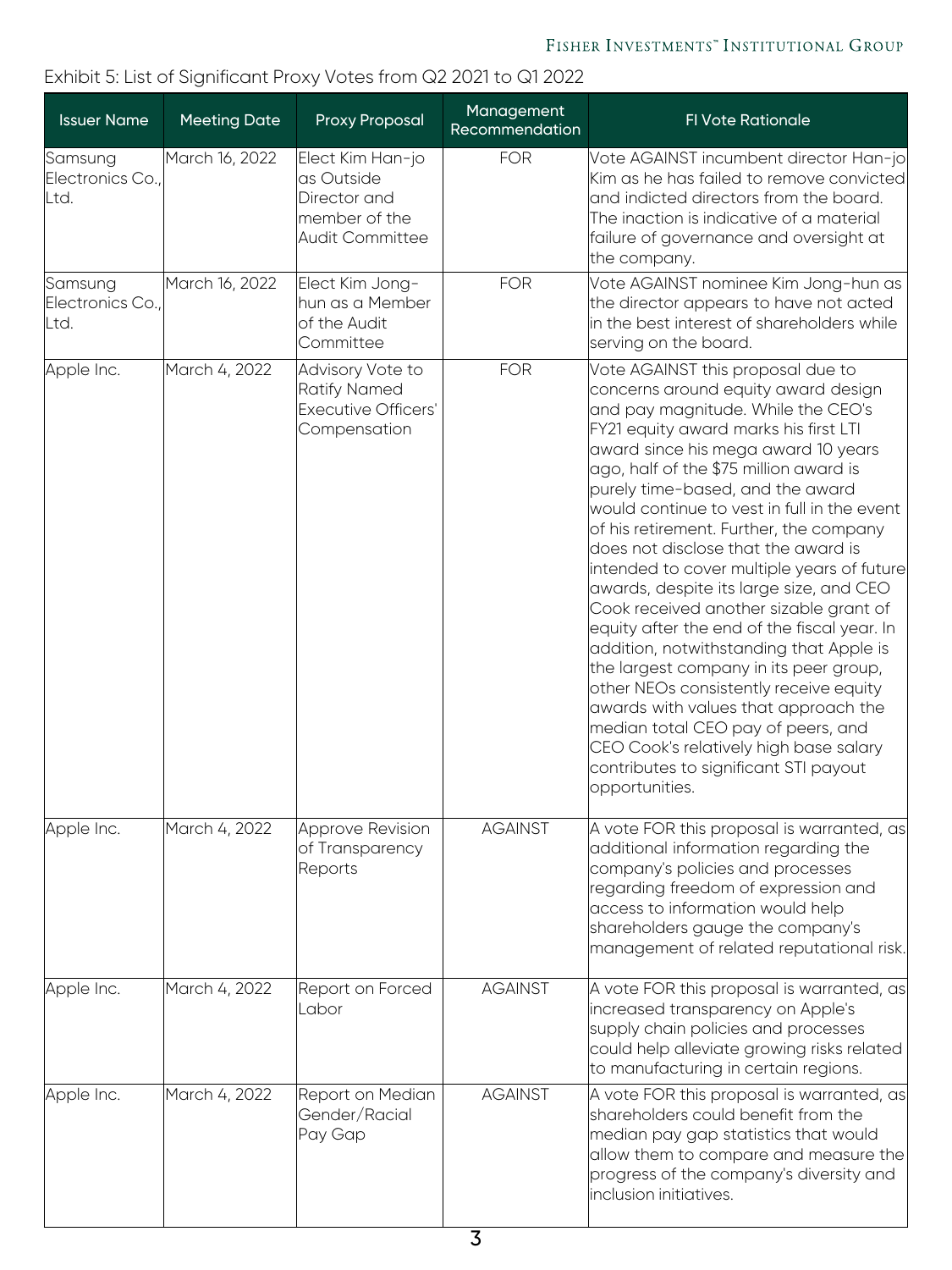#### FISHER INVESTMENTS" INSTITUTIONAL GROUP

| <b>Issuer Name</b>                              | <b>Meeting Date</b>                                      | <b>Proxy Proposal</b>                                                                                     | Management<br>Recommendation | FI Vote Rationale                                                                                                                                                                                                                                                                                                                                                                                                                                                                                          |
|-------------------------------------------------|----------------------------------------------------------|-----------------------------------------------------------------------------------------------------------|------------------------------|------------------------------------------------------------------------------------------------------------------------------------------------------------------------------------------------------------------------------------------------------------------------------------------------------------------------------------------------------------------------------------------------------------------------------------------------------------------------------------------------------------|
| Apple Inc.                                      |                                                          | March 4, 2022 Report on Civil<br><b>Rights Audit</b>                                                      | <b>AGAINST</b>               | A vote FOR this resolution is warranted,<br>as an independent civil rights audit<br>would help shareholders better assess<br>the effectiveness of Apple's efforts to<br>address the issue of any inequality in its<br>workforce and its management of<br>related risks.                                                                                                                                                                                                                                    |
| Apple Inc.                                      | March 4, 2022 Report on                                  | Concealment<br>Clauses                                                                                    | <b>AGAINST</b>               | A vote FOR this proposal is warranted<br>because more information on the<br>impact that the company's standard<br>arbitration provision has on Apple's<br>employees may bring information to<br>light that could result in improved<br>recruitment, development and retention<br>and could help the company prepare<br>for pending federal legislation on the<br>matter.                                                                                                                                   |
| PT Bank<br>Rakyat<br>Indonesia<br>(Persero) Tbk | March 1, 2022                                            | Approve Share<br>Repurchase<br>Program                                                                    | <b>FOR</b>                   | A vote AGAINST this resolution is<br>warranted due to lack of information on<br>the proposed share repurchase<br>program and employee share<br>ownership program to assess the<br>potential impact on shareholder value.                                                                                                                                                                                                                                                                                   |
| PT Bank<br>Rakyat<br>Indonesia<br>(Persero) Tbk | March 1, 2022                                            | Approve<br>Changes in the<br>Boards of the<br>Company                                                     | <b>FOR</b>                   | A vote AGAINST this resolution is<br>warranted given the lack of information<br>to make an informed voting decision.                                                                                                                                                                                                                                                                                                                                                                                       |
| Wuxi<br><b>Biologics</b><br>(Cayman)<br>Inc.    | November 23, Adopt<br>2021<br>(Extraordinary<br>Meeting) | Subsidiary<br>Share Option<br>Schemes of<br>WuXi Vaccines<br>(Cayman) Inc.<br>and WuXi XDC<br>Cayman Inc. | <b>FOR</b>                   | A vote AGAINST this resolution is<br>warranted given the following reasons:*<br>The relevant subsidiaries of the<br>company could be considered mature<br>companies, and the limit under the<br>proposed schemes exceeds 5 percent<br>of the issued capital of the relevant<br>subsidiaries;* The absence of<br>challenging performance criteria and<br>meaningful vesting periods; and* The<br>directors eligible to receive options<br>under the relevant schemes are involved<br>in the administration. |
| Pinduoduo<br>Inc.                               | 2021<br>(Extraordinary Agriculture<br>Meeting)           | September 29, Approve the 10<br>IBillion<br>Initiative                                                    | <b>FOR</b>                   | A vote AGAINST this proposal is<br>warranted. The lack of fulsome<br>disclosure leaves shareholders with<br>insufficient information to make a fully<br>informed decision on this voting item.                                                                                                                                                                                                                                                                                                             |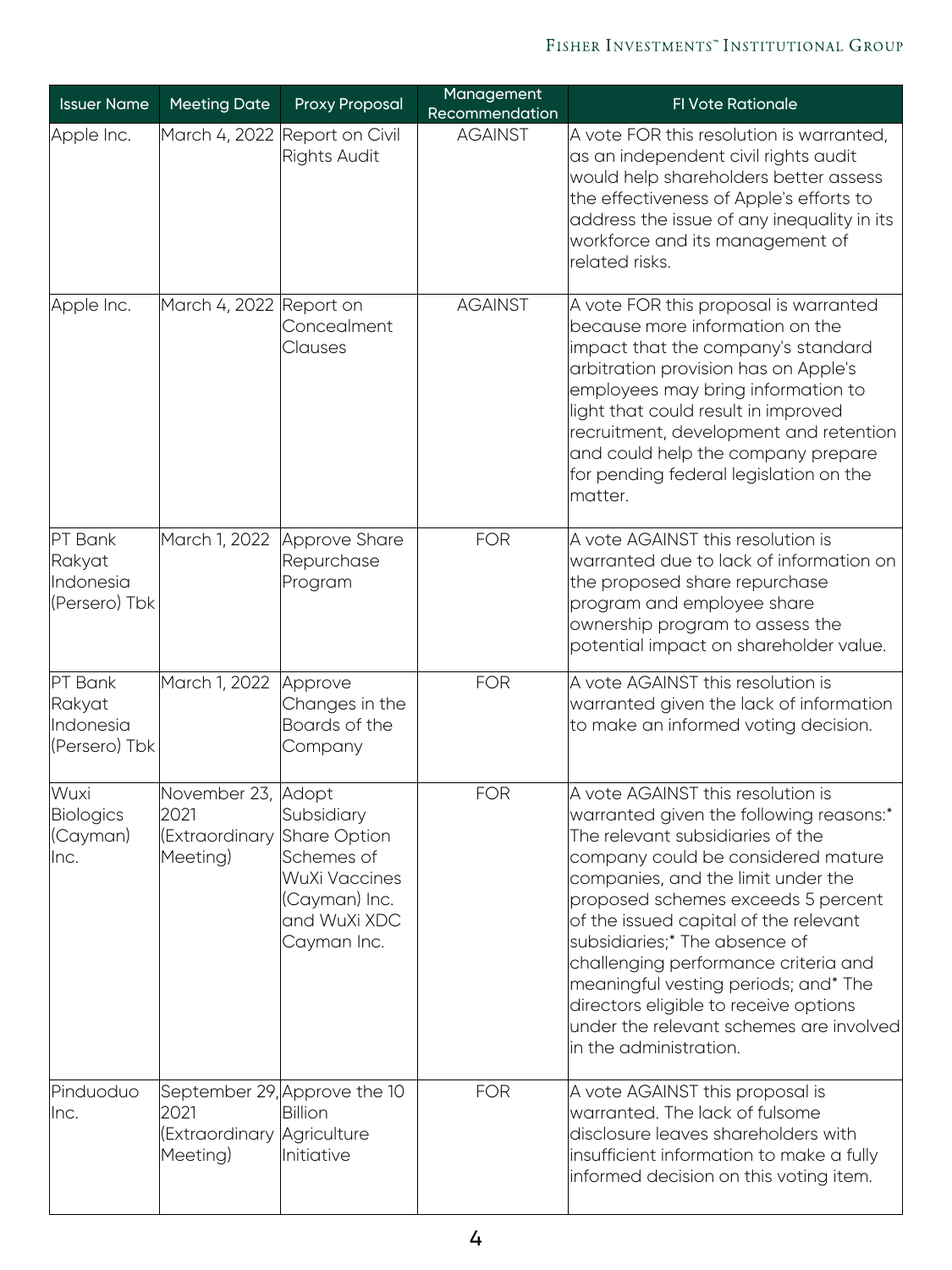|                                  |                                                               | <b>Issuer Name Meeting Date Proxy Proposal</b>                                                               | Management<br>Recommendation | FI Vote Rationale                                                                                                                                                                                                                                                                                                                                                                                                                                                                                                                                                                                                                                                                                                            |
|----------------------------------|---------------------------------------------------------------|--------------------------------------------------------------------------------------------------------------|------------------------------|------------------------------------------------------------------------------------------------------------------------------------------------------------------------------------------------------------------------------------------------------------------------------------------------------------------------------------------------------------------------------------------------------------------------------------------------------------------------------------------------------------------------------------------------------------------------------------------------------------------------------------------------------------------------------------------------------------------------------|
| Petroleo<br><b>Brasileiro SA</b> | August 27, 2021 Elect Directors<br>(Extraordinary<br>Meeting) |                                                                                                              | <b>FOR</b>                   | A vote AGAINST the proposed<br>management slate is recommended to<br>allow shareholders to cumulate their<br>votes on the election of independent<br>nominees presented under the<br>cumulative voting items (Items 4.9-4.11)<br>to increase minority shareholder<br>representation at the board level.                                                                                                                                                                                                                                                                                                                                                                                                                      |
| Pinduoduo<br>llnc.               | July 25, 2021                                                 | Elect Director<br>Nanpeng Shen                                                                               | <b>FOR</b>                   | A vote AGAINST Nanpeng (Neil) Shen is<br>warranted for serving as a director on<br>more than five public company<br>boards.A vote FOR the remaining<br>director nominees is warranted.                                                                                                                                                                                                                                                                                                                                                                                                                                                                                                                                       |
| Tencent<br>Holdings<br>Limited   | May 20, 2021                                                  | Adopt Share<br>Option Plan of<br>China<br>Literature<br>Limited                                              | <b>FOR</b>                   | A vote AGAINST this proposal is<br>warranted given the following:<br>China Literature could be considered<br>a mature company and while the<br>dilution limit under the proposed plan<br>should not exceed 2.5 percent of its<br>issued share capital, when<br>aggregated with the other share<br>incentive schemes of China<br>Literature, the maximum dilution level<br>pursuant to the schemes would<br>exceed 5 percent of China<br>Literature's issued share capital.<br>Performance conditions and<br>meaningful vesting periods have not<br>been disclosed.<br>The directors of China Literature who<br>are eligible to receive options under<br>the proposed plan are involved in the<br>administration of the plan. |
| Tencent<br>Holdings<br>Limited   | May 20, 2021                                                  | Approve<br>Issuance of<br>Equity or<br>Equity-Linked<br><b>Securities</b><br>without<br>Preemptive<br>Rights | <b>FOR</b>                   | A vote AGAINST these resolutions is<br>warranted for the following: The<br>aggregate share issuance limit is<br>greater than 10 percent of the relevant<br>class of shares; The company has not<br>specified the discount limit.                                                                                                                                                                                                                                                                                                                                                                                                                                                                                             |
| Tencent<br>Holdings<br>Limited   | May 20, 2021                                                  | Authorize<br>Reissuance of<br>Repurchased<br><b>Shares</b>                                                   | <b>FOR</b>                   | A vote AGAINST these resolutions is<br>warranted for the following: The<br>aggregate share issuance limit is<br>greater than 10 percent of the relevant<br>class of shares; The company has not<br>specified the discount limit.                                                                                                                                                                                                                                                                                                                                                                                                                                                                                             |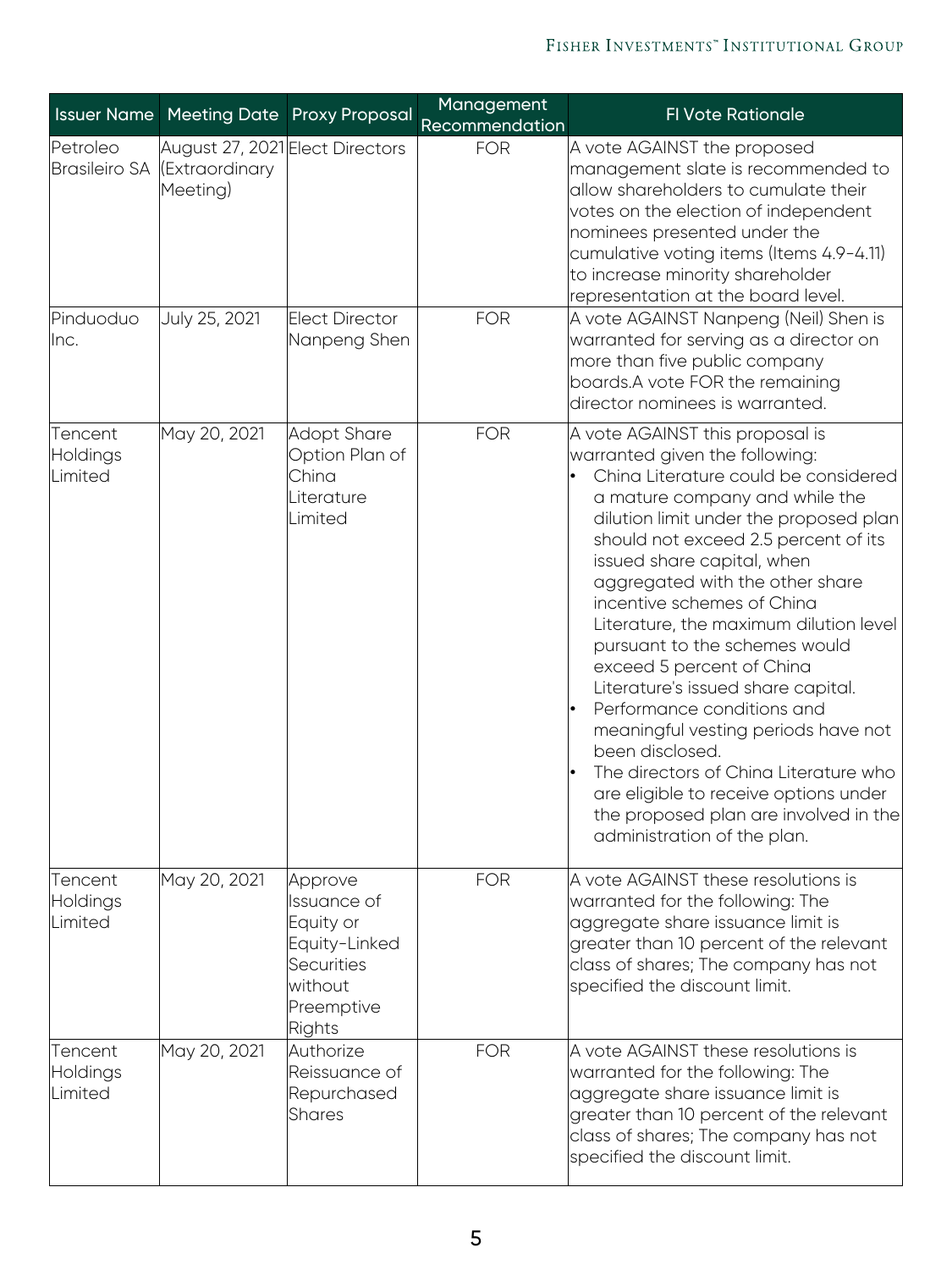# **DISCLOSURES**

Fisher Asset Management, LLC, doing business as Fisher Investments ("FI"), acts as the investment manager of the sub-funds of Fisher Investments Institutional Funds plc (FIIF). FI manages shares of a wide range of companies on behalf of its and its subsidiaries' clients and funds which FI acts as the investment manager. These shares entitle the holders to vote on various issues put forth by the company and its shareholders at the company's annual meeting or at a special meeting.

#### Shareholder Engagement Policy

In compliance with the Shareholder Rights Directive, FI has developed a Shareholder Engagement Policy related to its function as investment manager of FIIF's sub-funds. FI's Shareholder Engagement Policy requires annual disclosures which includes a general description of voting behavior, votes cast, an explanation of the most significant meetings and the use of proxy advisors. This Proxy Voting Report is intended to cover such disclosures. To the extent such disclosures do not include a full year's worth of information, please review the Proxy Voting Report published immediately prior to this Proxy Voting Report to supplement such disclosures.

#### Definition for Significant Proxy Votes

FI defines significant proxy votes as votes cast against management's recommendation for the twenty companies with the largest AUM held in the portfolios of the applicable Fisher entity's clients in which the votes were cast. Since FI may use different proxy policies when voting shares at the request of clients, votes in this report are considered significant and disclosed where a majority of shares were voted against management.

FI votes proxies according to Fisher Investments Institutional Group's (FIIG's) clients' and funds' (including FIIF's sub-funds') guidelines or voting policies, given account or fund specific mandates regarding voting (including, if applicable, in accordance with ESG principles).

#### Data Source and Information

Institutional Shareholder Services Inc. (ISS), data for Exhibits 1, 2 and 3 are from Q2 2021 to Q1 2022, and data for Exhibit 4 is total trailing four quarters from Q1 2017 to Q1 2022. For Professional Client Use Only. The data in Exhibits 1 through 4 covers all proxy meetings for all shares held by FIIG's clients (i.e. institutional clients of FI and its subsidiaries) and funds (including FIIF's sub-funds) which FI acts as the investment manager where such clients or funds have authorized and directed FI to vote proxies. Exhibit 5 lists the significant proxy votes from Q2 2021 to Q1 2022 for the twenty largest companies by assets under management held by FIIF's sub-funds in which a significant proxy vote was cast.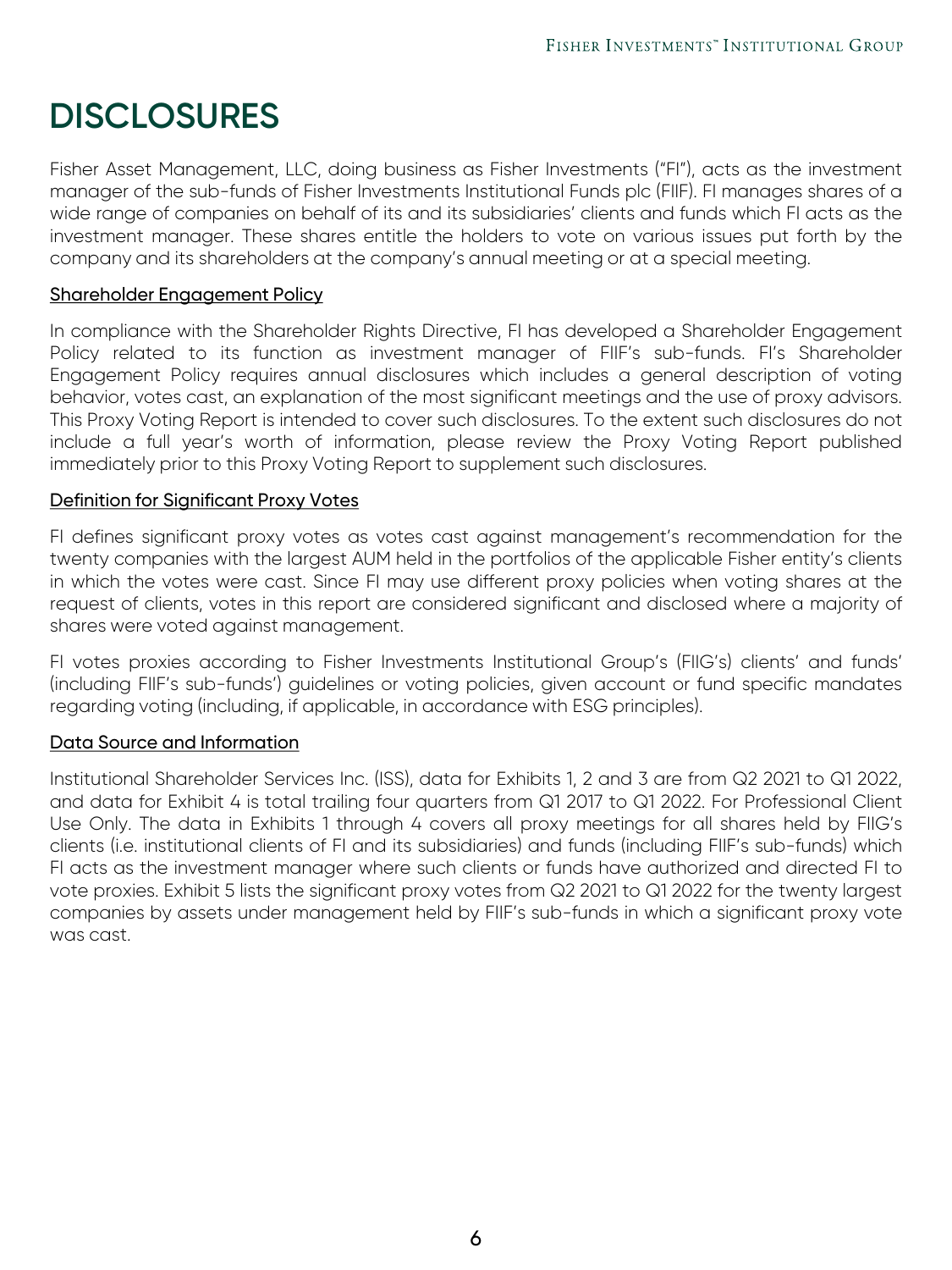# **DISCLOSURES**

#### Proxy Advisor

FI utilizes ISS as a third-party proxy service provider to manage the proxy voting process and as an advisory service. ISS is one of the largest providers of corporate governance solutions with services including objective governance research and analysis, proxy voting and distribution solutions. When FI votes proxies on behalf of its and its subsidiaries' clients and funds it acts as investment manager, FI evaluates issues and votes in accordance with what FI believes will most likely increase shareholder value. Additionally, FI has partnered with ISS to create a custom voting policy consistent with FI's ESG policies made available to all of its and its subsidiaries'' clients and funds it acts as investment manager. FI frequently engages with company management on proxy voting issues, particularly when ISS is in disagreement with company management. Identifying engagement opportunities is a part of FI's fundamental analysis and, when appropriate for a client's or fund's strategy, to clarify or express concerns over potential ESG issues at the firm or industry level.

FI's Proxy Voting Policy is available on request.

For each proxy proposal, FI may vote for/with, vote against, vote abstain (abstentions are not cast in management's favor), vote withheld or do not vote. Ballots subject to share-blocking are automatically instructed with Do Not Vote on each ballot item. ISS generally handles the operational tasks related to proxy voting, including ballot information collection and vote submissions. While FI's Investment Policy Committee (IPC) utilizes ISS for shareholder vote recommendations, the IPC reserves the right to override ISS recommendations as it sees fit. All decisions overridden by the IPC are documented by FI's Securities Operations Team and reported to FI's Proxy Voting Committee on a quarterly basis.

This Proxy Voting Report demonstrates how FI engages with company management on ESG proxy voting issues. Environmental issues include, but are not limited to, climate change, toxic emissions & waste, vulnerability to legislation and impact on local communities. Social issues include, but are not limited to, animal rights, human rights, labor relations, controversial countries and controversial weapons. Governance issues include, but are not limited to, routine business, corporate governance, board independence, executive compensation, corporate stewardship and bribery & corruption.